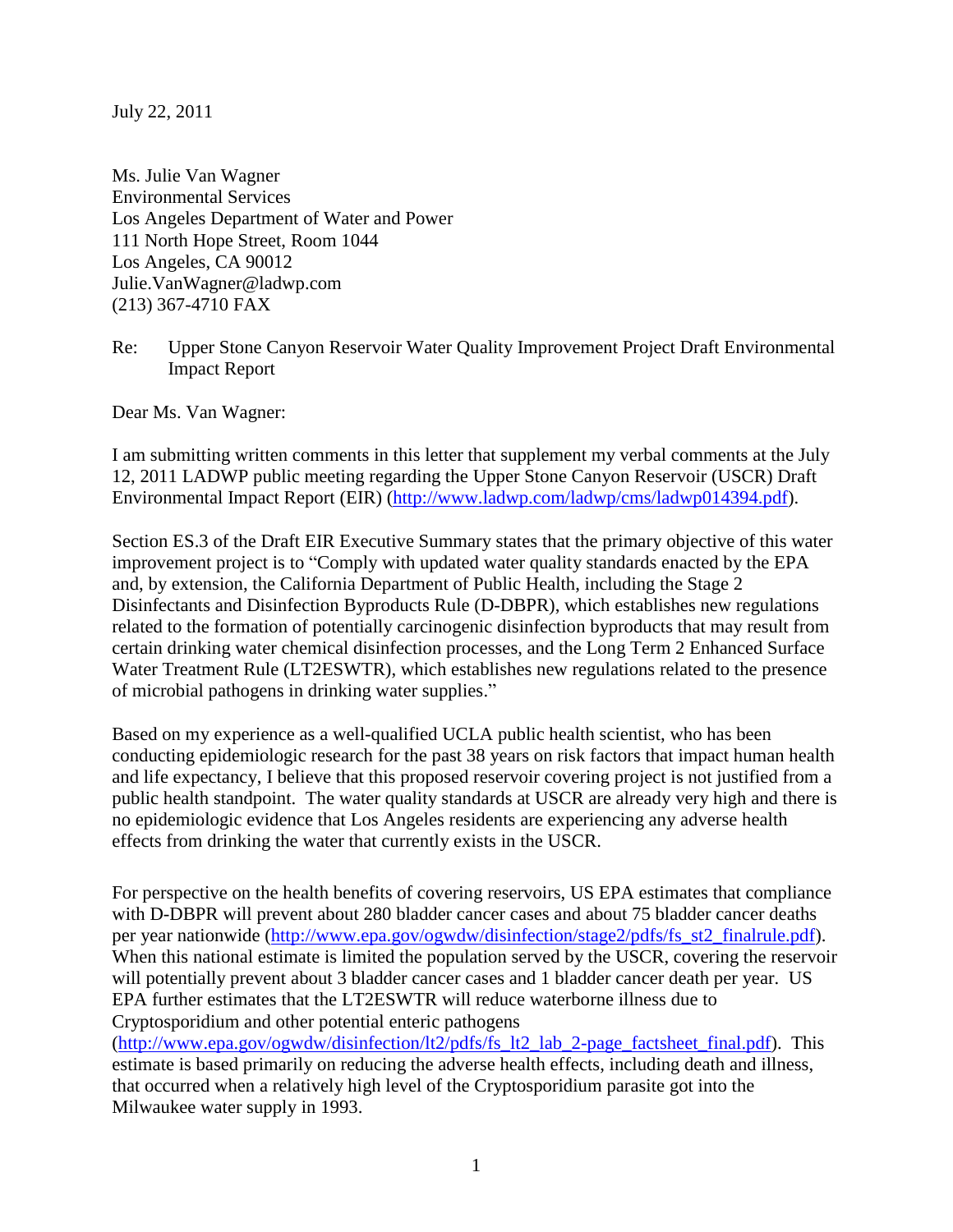There is no direct evidence that the health benefits of covering reservoirs, as estimated by US EPA, actually apply to USCR and Los Angeles residents. Furthermore, US vital statistics data show that 1) Los Angeles County has the lowest total age-adjusted death rate of any large county in the US and 2) life expectancy has increased more rapidly in Los Angeles County than in most other US counties during the past 25 years.

Given the lack of evidence of any measurable public health benefit from covering USCR, I strongly recommend that LADWP seek a waiver for USCR from compliance with the US EPA water quality standards described in Section ES.3 of the Draft EIR. Given the current budget crisis in Los Angeles and the need to carefully prioritize spending, LADWP customers should not pay for a project that will not measurably improve the already high water quality standards in USCR and that will not improve the very high level of health of the Los Angeles residents who drink water from USCR. LADWP should seek the same kind of waiver for USCR that is currently being pursued for reservoirs in Portland, OR and New York City. In particular, please read the July 7, 2011 San Francisco Chronicle article "Some cities slow to cover up drinking water supply" and the Friends of the Reservoirs website [\(http://friendsofreservoirs.org/\)](http://friendsofreservoirs.org/), particularly the March 8, 2011 letter by Dr. Thomas T. Ward and the March 18, 2011 letter from New York City to US EPA, as shown below.

In order to further explain and discuss the waiver option, I request the opportunity to meet with the appropriate LADWP staff members.

Thank you very much for your consideration regarding this important matter.

Sincerely yours,

James E. Enstrom

James E. Enstrom, Ph.D., M.P.H. Roscomare Valley Homeowner Fellow, American College of Epidemiology Research Professor/Researcher UCLA School of Public Health and Jonsson Comprehensive Cancer Center 914 Westwood Avenue #577 Los Angeles, CA 90024 [jenstrom@ucla.edu](mailto:jenstrom@ucla.edu)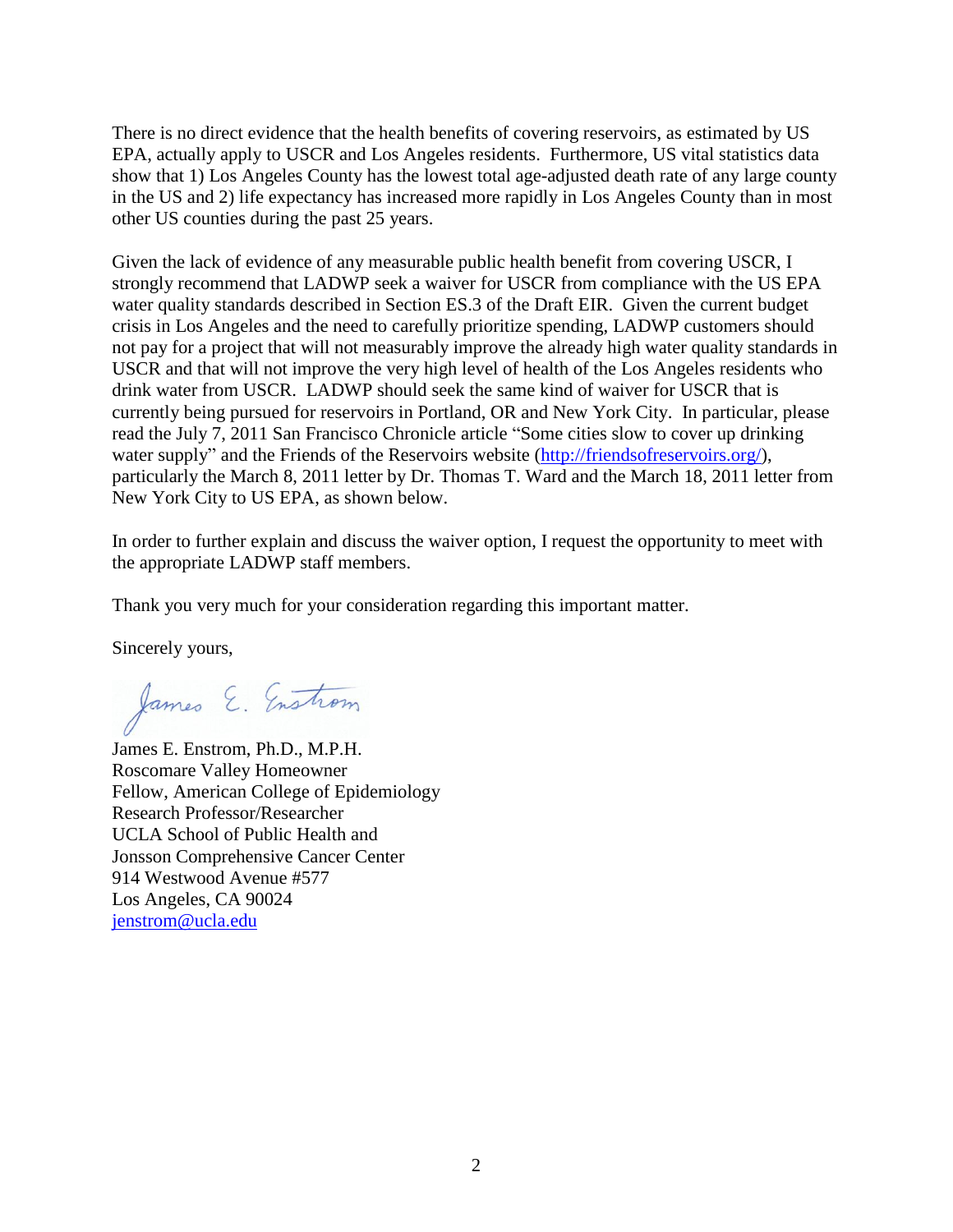[http://articles.sfgate.com/2011-07-07/news/29746347\\_1\\_california-reservoir-water-supply](http://articles.sfgate.com/2011-07-07/news/29746347_1_california-reservoir-water-supply-water-systems)[water-systems](http://articles.sfgate.com/2011-07-07/news/29746347_1_california-reservoir-water-supply-water-systems)

## **San Francisco Chronicle July 7, 2011**

## **Some cities slow to cover up drinking water supply**

July 07, 2011|By TIM FOUGHT, Associated Press



This photo taken June 29, 2011 shows Portland's reservoir No. 6 in Mount Tabor Park in Portland, Ore. If 21-year-old Josh Seater had been holding something more ominous than a full bladder when he stepped up to the wrought iron fence around Reservoir No. 1 in Portland's Mount Tabor Park, he might have done some serious harm. Even before the terror attacks of Sept. 11 2001, some experts on urban waterworks had identified contamination by terrorists as a threat. Credit: Rick Bowmer

(07-07) 01:25 PDT Portland, Ore. (AP) --

Josh Seater could have done some serious harm when he stepped up to the wrought-iron fence around a Portland reservoir last month if he were holding something more ominous than a full bladder.

The open-air reservoir contains treated water that goes directly to people's spigots, and Seater's decision to urinate there after a night of drinking led Portland officials to drain the entire basin to keep from rattling the public's nerves about the purity of the drinking supply.

The saga delighted headline and joke writers, but it reveals a threat to urban water supplies in about a dozen cities.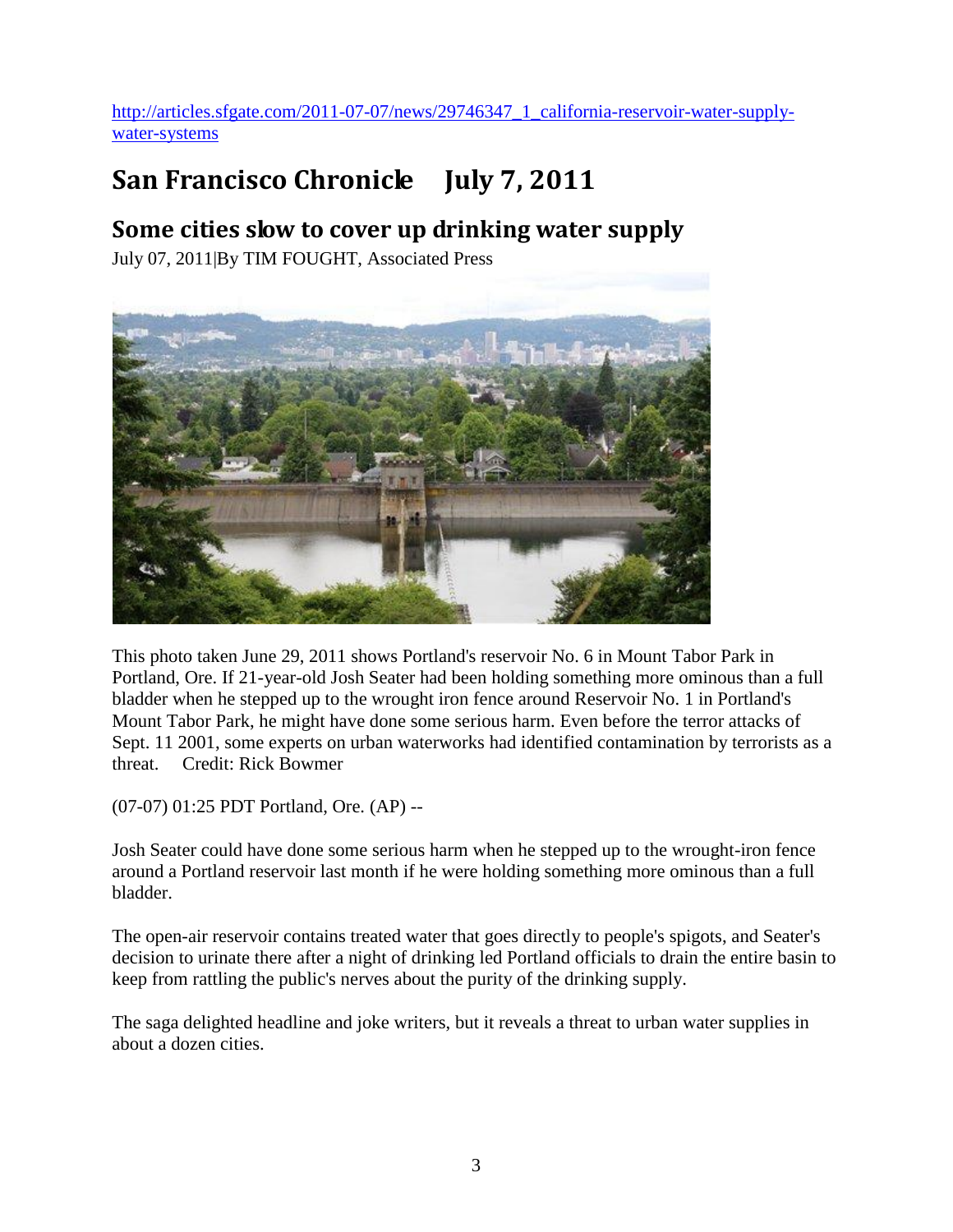Portland has five of up to 30 uncovered reservoirs around the country that contain treated water, some accessible to the public. The fear is that a terrorist could drop or somehow get a toxic chemical agent into a reservoir and sicken people.

"You can use your imagination. If somebody wanted to do something malicious, they could," said Richard Luthy, a Stanford University professor of civil and environmental engineering on a trip to a California reservoir.

Luthy and others told congressional panels after Sept. 11 about the vulnerability of infrastructure including water systems. Federal authorities ordered security evaluations, and water systems around the country have added fences, surveillance cameras, officer patrols or other measures.

Opinions about the extent of the risk that remains are divided.

In a 2004 paper for a NATO-Russia workshop on protecting urban infrastructure, University of Maryland Professor Gregory Baecher cited "a catalog of several dozen potential toxins, bacteria, viruses, protozoa and toxic industrial chemicals that have been identified as possible water contaminants that could be used by terrorists."

But Baecher said in a recent interview that dilution is one protection against harm from that sort of attack, and the nation's many open buildings are softer targets than water supply reservoirs. "If I were a terrorist, this is just not one of the easiest things to do," he said.

The dilution factor is what prompted some people to say that Portland overreacted in draining the reservoir. A pint of urine is a tiny drop in the bucket in a reservoir of 7.5 million gallons where ducks defecate as well.

It turns out that the federal government has been cracking down on reservoirs such as Portland's for reasons that have less to do with speculative threats from al-Qaida than with the known risk of serious health threats — the biggest one being cryptosporidium, a parasite from the feces of infected animals or humans. In 1993 it got into Milwaukee's water, led to the deaths of as many as 100 people and sickened hundreds of thousands more.

Rules the U.S. Environmental Protection Agency rolled out in 2006 are putting an end to the sort of reservoir Seater used — an open-air basin that holds treated or "finished" water to be distributed directly to consumers. The cryptosporidium parasite was a big motivating factor for the changes.

Many of these reservoirs date to horse-and-buggy days and were once celebrated in American cities.

They often exploited gravity to get water cheaply to growing populations. They provided a ready supply for firefighting. They were installed with architectural flourishes and lights and given central places in parks with surrounding pathways. That sentiment is strong in Portland, where neighbors who enjoy the scenery of the reservoirs call them a gem of the city and have been fighting for years to keep them open.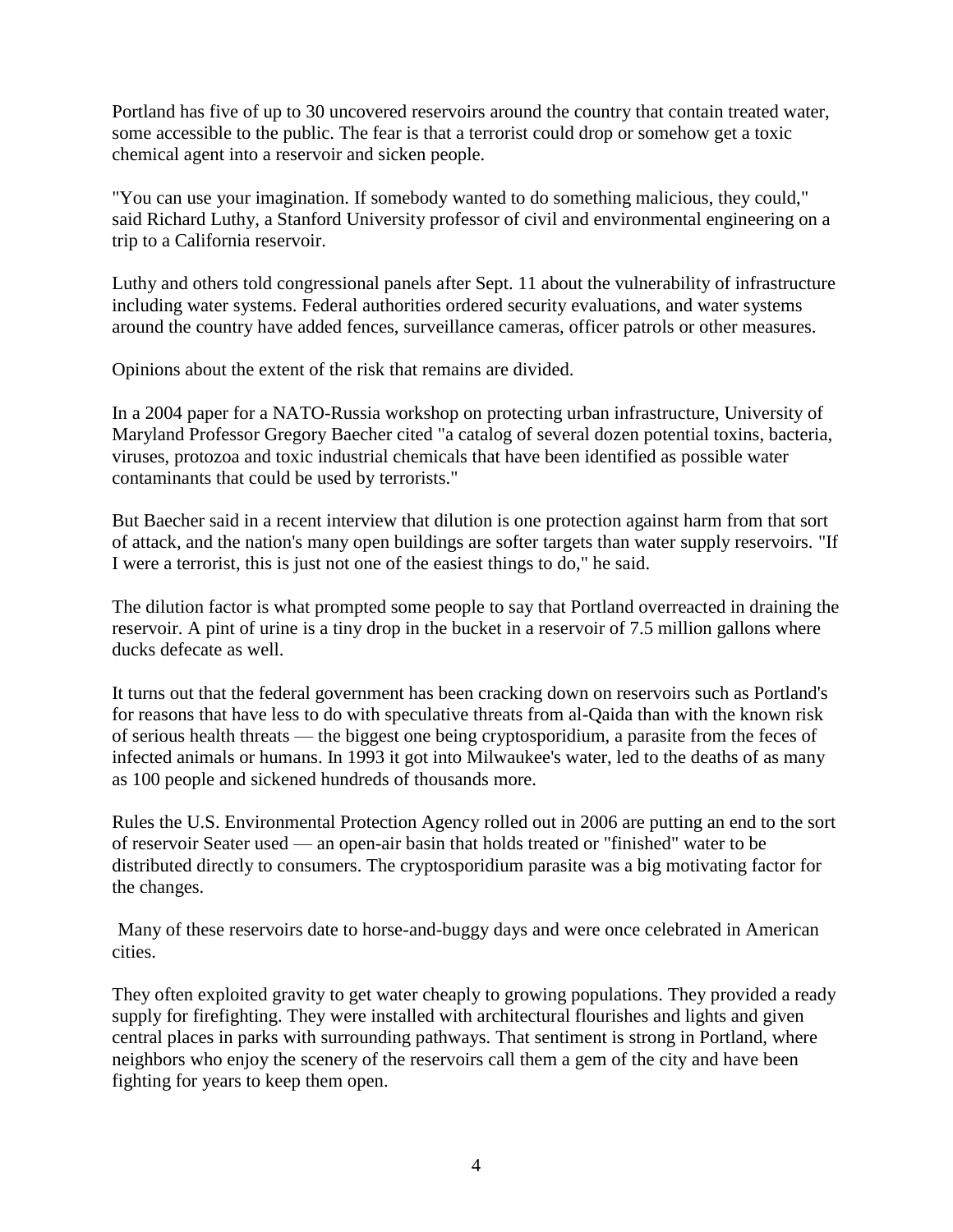An estimate cited in a paper for the American Water Works Association says there were about 750 open, treated reservoirs in the 1970s. Recently, the Portland water bureau compiled a list of about 30 that remain, including some in New York and Los Angeles.

Plans are well along in most cities to comply with the EPA's rules, although it will take years to finish. In Los Angeles, for example, the estimate is 2022. In New York, city officials have asked the [Obama](http://www.sfgate.com/barack-obama/) administration for a waiver to allow the billion-gallon Hillview Reservoir to remain uncovered — or at least to delay the compliance deadline for the \$1.6 billion project.

In 2007, New York City joined Portland in taking the EPA rules over cryptosporidium to federal court, but a federal appeals court slapped down their arguments as "either meritless, irrelevant, or both." As recently as June, Oregon state authorities told the city of Portland there's no such thing as a waiver to the rules.

The city is building two underground reservoirs expected in a few years to replace the Mount Tabor reservoirs.

As for Seater, prosecutors say they have not made a decision about charging him. And the city has finished draining the reservoir and scrubbing the walls.

Flushing the urine was a smart decision in the view of Stanford professor Luthy, who regards confidence in public water supply as an important social good. Mistrust could lead to social divisions along lines of those who can afford bottled water and those who can't, he said.

"We should expect that the water supplied to us is safe and wholesome and reliable."

<http://friendsofreservoirs.org/>



Citizens joining to protect Portland's historic reservoirs and water system

*To subscribe to the Friends' email distribution list and receive occasional updates on related news, send your request to [friendsofreservoirs1to6@msn.com.](mailto:friendsofreservoirs1to6@msn.com)*

**June 3, 2011**

Please click on **News** in the menu to the left for:

**[Questions and Answers about Portland's Open Reservoirs](http://friendsofreservoirs.org/news.html)**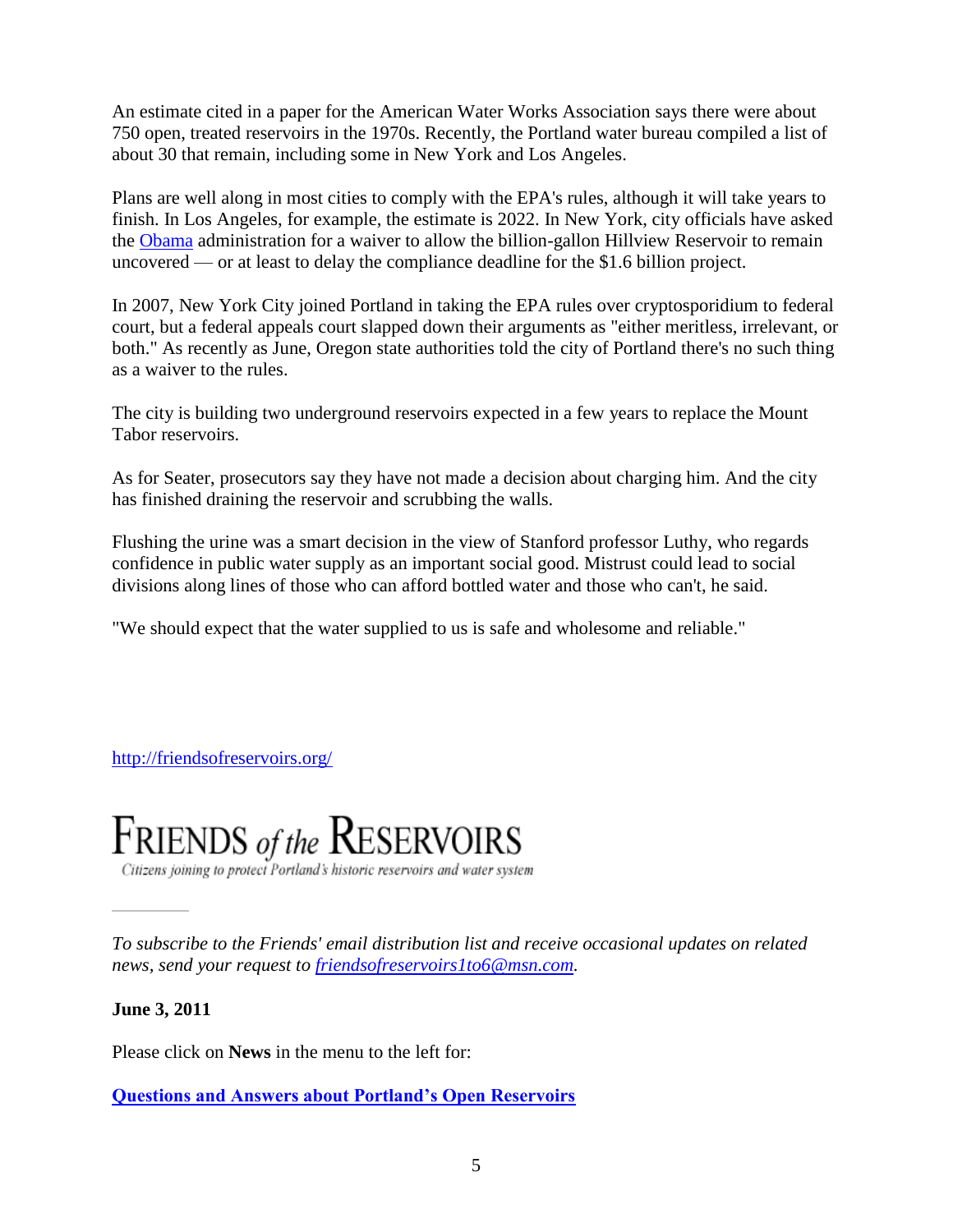## **May, 2011**

New legal opinion!

[Click here](https://docs.google.com/viewer?a=v&pid=explorer&chrome=true&srcid=0BzH1qBHNhE0_ZmYyYjI5MjEtNjU0MS00NDQzLThiYzQtNGFjMzFhNjBlNTM3&hl=en) to read legal expert's opinion on opportunity to secure a open reservoir variance and change schedule of compliance for costly and unnecessary LT2 rule reservoir "treat or cover" requirement. Mayor Adams convened a meeting on Thursday May 19, 2011 to discuss the new legal opinion with the Portland Water User Coalition attorney's. On May 25, City attorney Terry Thatcher misrepresented the position of the Coalition's attorney's when presenting to City Council.

## **May, 2011**

The City of New York as part of their effort in support of permanent protections for their Hillview open reservoir, is taking advantage of President Obama's February 2011 invitation to comment on streamlining or elimination of unduly burdensome federal regulations. "The EPA recently began a new retrospective review of our existing regulations to determine whether any such regulations should be modified, streamlined, expanded, or repealed, as called for by President Obama in [Executive Order 13563.](http://www.gpo.gov/fdsys/pkg/FR-2011-01-21/pdf/2011-1385.pdf) The purpose of this review is to make the Agency's regulatory program more effective or less burdensome in achieving its objectives." [EPA website](http://www.epa.gov/improvingregulations/)

On March 18, 2011 NYC submitted substantive, [detailed comments \(](https://docs.google.com/viewer?a=v&pid=explorer&chrome=true&srcid=0BzH1qBHNhE0_NTUzZDI4ZDMtNGJhYS00ZDA4LWJiYjctYmZmYWFlMjRmMmNi&hl=en)see pp. 1-10) and very specific objections to LT2 Open Reservoir requirements (pp. 8-10), unlike the City of Portland.

[Dr. Thomas Ward's March 8, 2011 letter to Portland Commissioner](http://friendsofreservoirs.org/DrThomasWard3_8_2011.pdf) Randy Leonard

March 8, 2011

Commissioner Randy Leonard 1221 SW 4th Avenue Room 210 Portland, Oregon 97204

RE: LT2 Water Mandates

Dear Commissioner Leonard:

I am writing in regards to the Portland Water Bureau's ongoing efforts to pursue a regulatory variance from the LT2 guidelines. Specifically, it is my hope that the Portland Water Bureau, in cooperation with the Oregon State Public Health Division, requests an extended compliance time-frame from the EPA, along with a consideration for eventual long-term variance. It is my professional belief that the there is both sufficient water quality data and preliminary epidemiologic data on the lack of major or minor concern for waterborne illness due to Cryptosporidium and other potential enteric pathogens to justify an extension of compliance from the EPA.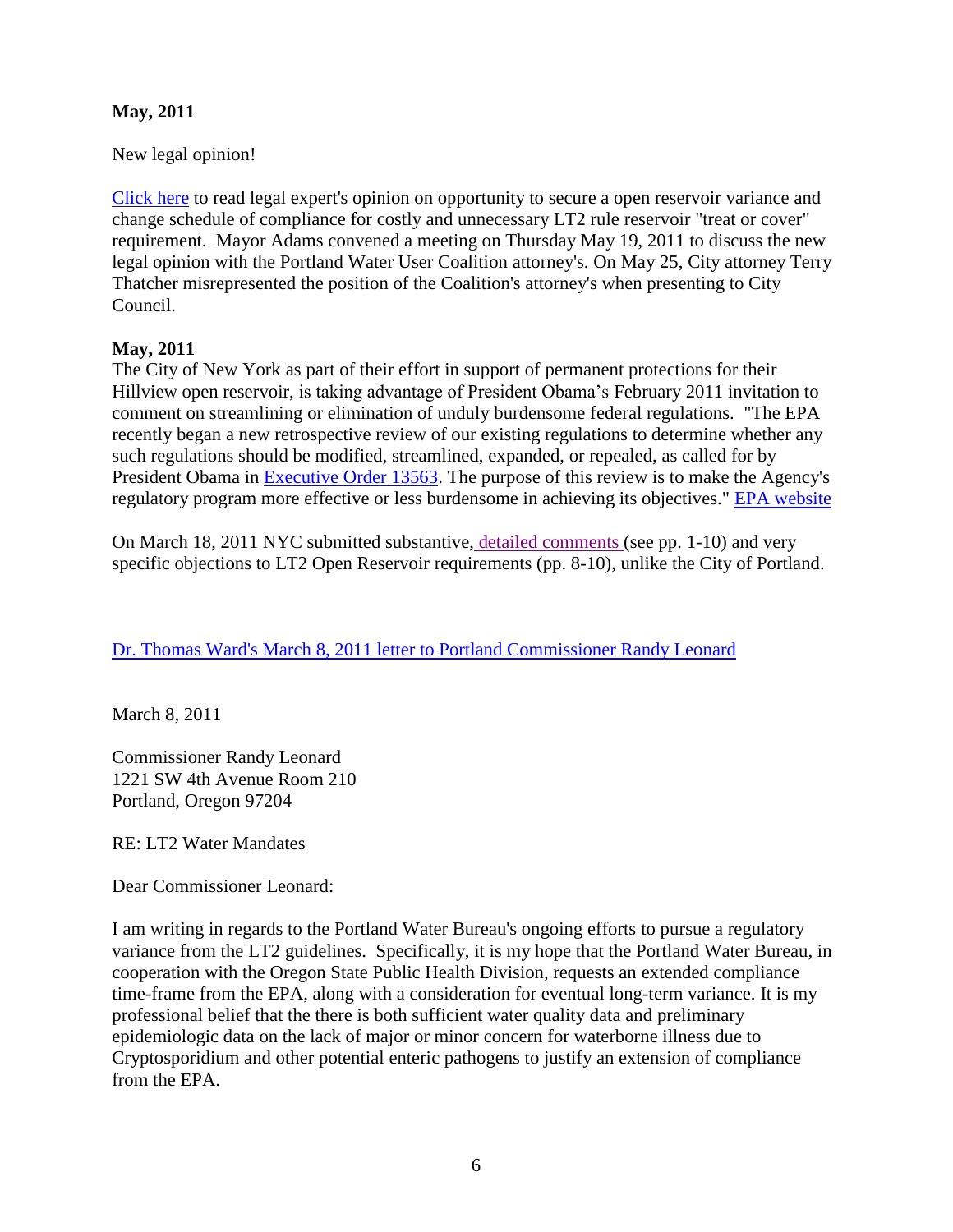I am the Co-Director of Oregon Health Science University Medical School Microbiology Course, Director of the OHSU Infectious Disease Fellowship Training Program, and Professor of Medicine at OHSU. I am Board Director for the Research and Education Group, Portland's HIV community clinical research consortium. I have practiced and taught clinical infectious disease for over three decades. I am past President of the Oregon Infectious Diseases Society. I have published on clinical aspects of disease due to Cryptosporidium, and am highly knowledgeable regarding other microbial pathogens that have the potential to cause waterborne illness. I am highly aware of the health consequences of enteric disease for patients with advanced HIV infection and for others who have impaired immunity. I have frequent and close contact with local, state and federal public health officials, and closely follow regional and national epidemiologic trends for communicable diseases. I am writing as a concerned Portland resident.

To those who have closely followed communicable diseases for several decades, the 1993 massive waterborne outbreak due to Cryptosporidium in Milwaukee was the milestone event that established the need for upgrading regulations regarding the nation's drinking water. Since this event, the subsequent series of EPA regulations dealing with treatment of surface and ground water, developed in conjunction with the CDC Parasitic Division and other federal public health officials, has provided important guidance towards making our drinking water safer. The ongoing scientific inquiry and understanding that has guided regulatory improvements in our water supply should be the basis for regional decisions on how best to make certain that Portland's municipal water supply remains safe. The EPA and the CDC\* (\*http://www.cdc.gov/mmwr/preview/mmwrhtml/ss5108a1.htm) have stated that the science used to develop regulations for protecting our water supply should be based on surveillance information on 1) water quality data, and 2) epidemiologic data on waterborne disease outbreaks. We are fortunate to have excellent and current surveillance information addressing these two areas.

Water sampling data from Bull Run and from our water reservoirs has demonstrated compliance with the EPA standard of a maximum contamination goal of zero oocysts for Cryptosporidium. This result is consistent with the view that there is a very low or no risk for Cryptosporidium contamination of our highly protected and geographically isolated Bull Run water source, and theoretical low risk for surface water or other contamination of our open reservoirs.

Epidemiologic data from the Oregon Public Health Division, available since 1988, has failed to demonstrate waterborne disease from Cryptosporidium attributable to Portland's drinking water. That local and state public health officials have the ability to detect waterborne Cryptosporidium outbreaks has been demonstrated in a number of different regions throughout the State where waterborne outbreaks have been well characterized, all in areas served by municipal and noncommunity water supplies outside the Bull Run water supply.

Epidemiologic data from Oregon is useful for predicting what the major likely sources for Cryptosporidium are throughout our state. The pattern of maximum seasonal occurrence of reported cases in August and September points towards a likely major role for recreational water exposure as a source of infection (pools, interactive fountains, etc.); importantly, the seasonal pattern of disease occurrence has no correlation to seasonal rain fall patterns, and is therefore, not consistent with possible rain-induced surface water, and resultant parasitic contamination, of